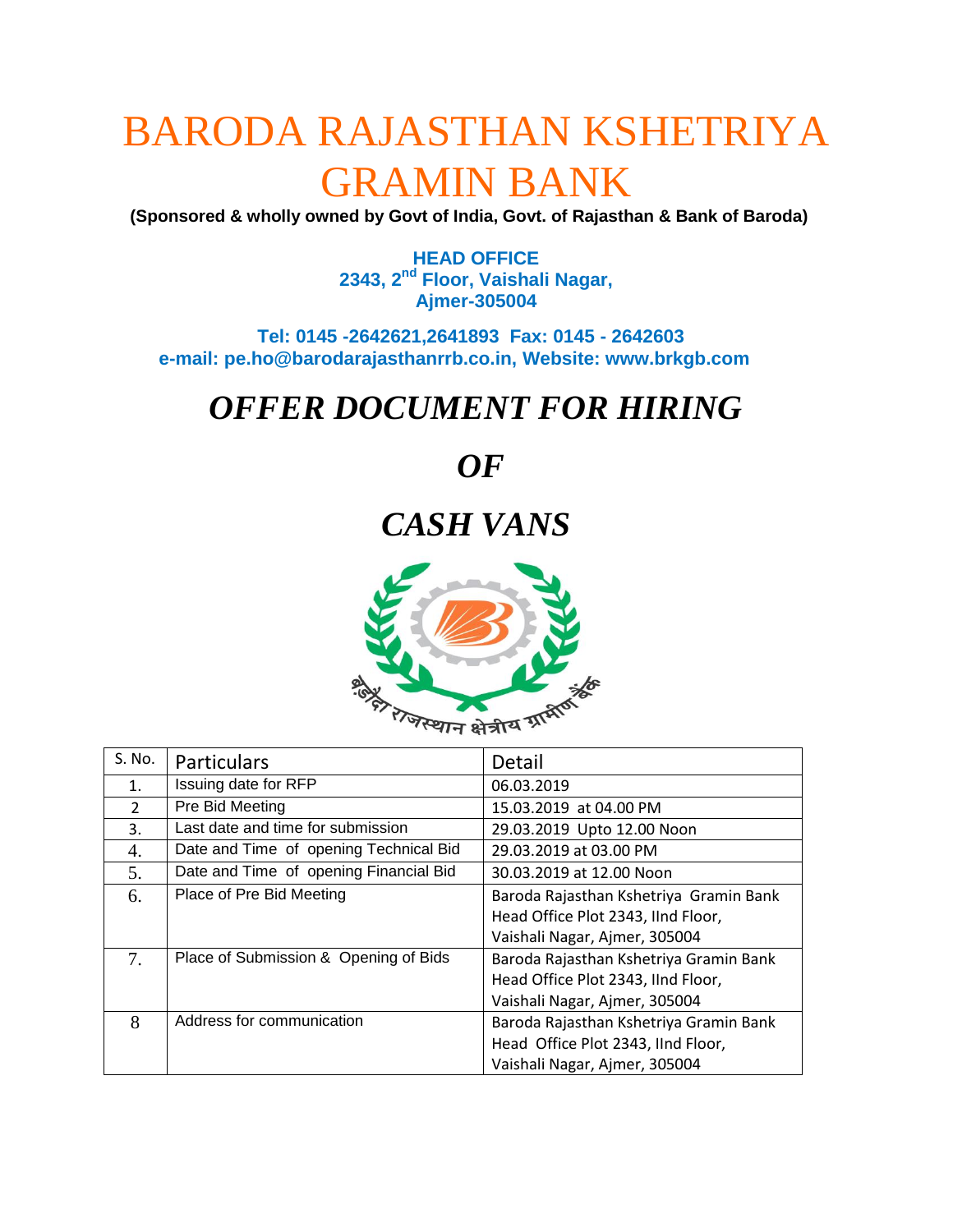## **BARODA RAJASTHAN KSHETRIYA GRAMIN BANK** (Head Office: Ajmer)

#### **Invitation Of Bids For Providing Hired Cash Van Services For Cash Remittance**

1. Applications are invited from reputed Private Security Agencies (PSA) for providing hired services of cash vans for remittance of cash to and fro between our various branches and offices located in **Banswara, and Neem Ka Thana** Regions of the Bank as on today 142 branches spreaded over 5 districts i.e. **Banswara, Dungarpur, Pratapgarh, Jhunjhunu and Sikar** Only those firms which fulfill following criteria will be considered for empanelment:-

- a) Reputed security services providers specializing in providing Cash Vans for at least last 3 years as on 1 January, 2019.
- b) Ability to undertake all remittance related work for all branches throughout twelve Regions.
- c) Ability to provide Customised Cash Vans having good condition with drivers and guard with gun as per specifications available at annexure-II of this advertisement.
- d) Have adequate fleet of vehicles to cater for breakdowns and provide hassle free service.
- e) Ability to provide drivers and guards duly verified from the local police authorities.
- f) Ability to commence service maximum within 30 days from date of placement of order.
- g) Primarily the offer is for six months but period can be extended subject to requirement and satisfaction of Bank.
- 2. The vendor should meet the eligibility criteria as per details available at annexure I of this advertisement.
- 3. Proposed agreement to be signed with the vendor is also available at Annexure III of this advertisement.
- 4. Applications are to be sent to the undersigned in **three sealed covers** by **3.00 pm on or before-27.03.2019** as under:
- (a) **Part –I : Tender fee:** Cost of Offer documents is Rs.2000/- ( Two thousand only) to be paid as Demand Draft in favour of Baroda Rajasthan Kshetriya Gramin Bank payable at Ajmer.<br>(b) **Part -II :Annexure-V:** Technical bids to include profile of the company, list of
- Technical bids to include profile of the company, list of major existing clients, registered number and GST details, clearance from local police/other authorities/type of vehicle.
- (c) **Part III: Annexure-VI** :Net rates (inclusive of all taxes and levies) per month to be quoted for driver and one guard.
- 5. Part III will be opened only if Bank is satisfied with Part I & II. Bank reserves the rights to reject any/all bids without assigning any reason thereto.
- 6. Other terms & conditions are given at the annexure-IV of this advertisement.
- 7. For any other queries, vendors may contact the undersigned on working days between 11 A.M. to 4 P.M.
- 8.Tender will be opened on 29.03.2019 at 03.00 PM in presence of Tender Committee and bidders. All Bidders are requested to remain present on that day.

Please note that Rs.20, 000/- per vehicle will be deposited by the successful Bidder in favour of Baroda Rajasthan Kshetriya Gramin Bank towards Security Money for full tenure of the contract.

**General Manager Baroda Rajasthan Kshetriya Gramin Bank Head Office Ajmer**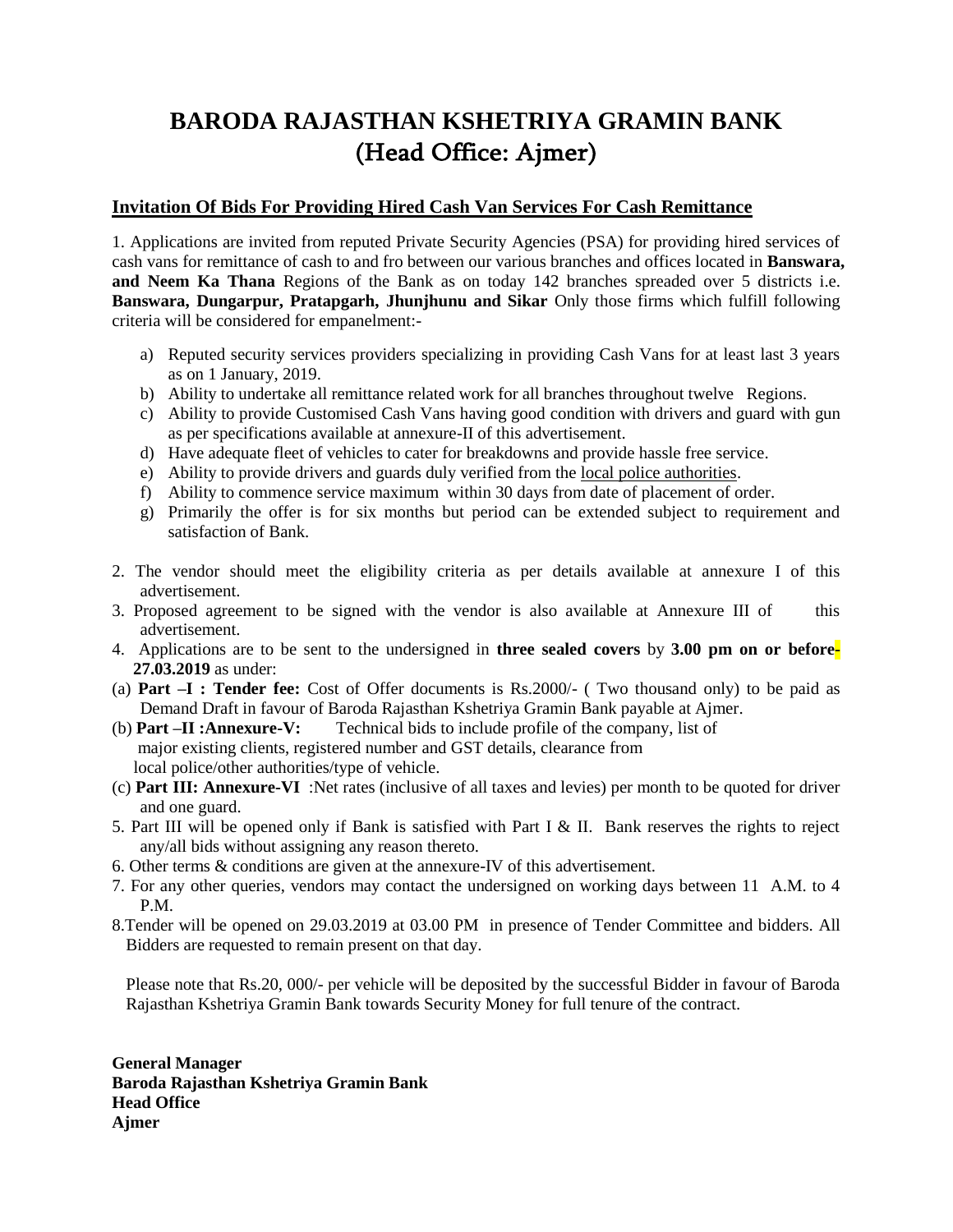#### **ELIGIBILITY CRITERIA OF VENDORS FOR PROVIDING CUSTOMISED CASH VANS**

- 1. Private Security Agency (PSA) providing Customised Cash Van (CCV) should have been in business for the last three years as on 01.01.2019.
- 2. PSA should have a credible supervisory infrastructure and network for provision of maintenance of CCVs as also for follow up with law enforcing agencies.
- 3. PSA should have a Certificate of Registration with Registrar of Companies or Registrar of Firms or have a letter of proprietorship.
- 4. PSA should provide the latest Income Tax Assessment Order and PAN Number.
- 5. PSA should provide the latest Audited Balance Sheet.
- 6. PSA should be registered with Shops & Establishment Act and provide latest Certificate for ESI Corporation.
- 7. PSA should provide the latest certificate for EPF Organisation under EPF and Misc provision Act 1952 if applicable as per criteria of number of employees held.
- 8. PSA should be registered with the Govt. under the Contract Labour Act (Regulation & Abolition) 1970.
- 9. PSA should be registered under the appropriate authority for GST.
- 10. Due weightage shall be given if PSA is sponsored/registered with the Directorate General of Resettlement, Ministry of Defence, RK Puram, New Delhi and is a provider of services to PSBs and PSUs.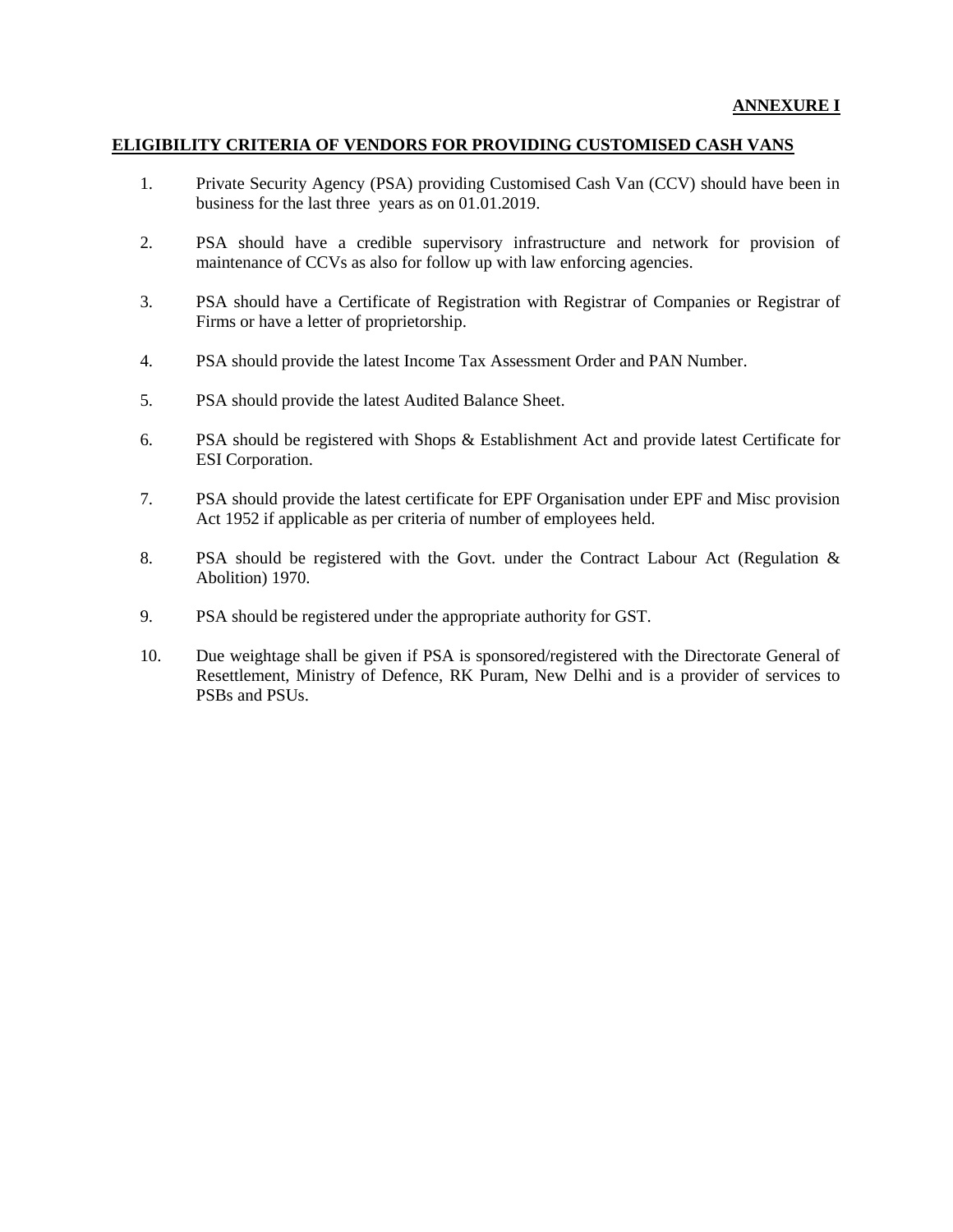#### **ANNEXURE II**

#### **VEHICLE SPECIFICATION**

Customized Cash Van provided by the PSA should meet the following criteria:-

- a) Comprehensive Insurance of the cash van against all risks including fidelity insurance in respect of drivers and guards must be available and the vehicle must be roadworthy.
- b) It should not be more than 5 years old on the date of commencement / renewal of the agreement.
- c) Adequate space for keeping currency with two persons to sit in the back portion.
- d) Vehicle should contain adequate fuel and be available at minimum notice as per timings laid down by the bank.
- e) All glass panes and wind screen should be covered with iron grill or wire mesh.
- f) All doors should have double locks i.e., one from inside and other from outside.
- g) Alarm system with siren should be fitted with activation points with guard, driver and rear cabin.
- h) It should have adequate arrangements of chaining of cash boxes to the body of the vehicle.
- i) Cash van should have a fire extinguisher and a first aid box.
- j) Cash van should be provided with a functional cellular / mobile phone.
- k) There should be a secure partition between driver's cabin and cash box area.
- l) It should have adequate peepholes for observation and use of weapon by guards.
- m) The cash van should have anti theft / burglary central locking system for side and rear doors (as in case of cars).
- n) Easy maneuverability in narrow lanes and congested areas, where applicable.
- o) All essential features of an efficient vehicle requiring minimum maintenance and providing maximum driving and riding comfort.
- p) Should conform to local laws stipulated by transport department and other government bodies as well as pollution norms.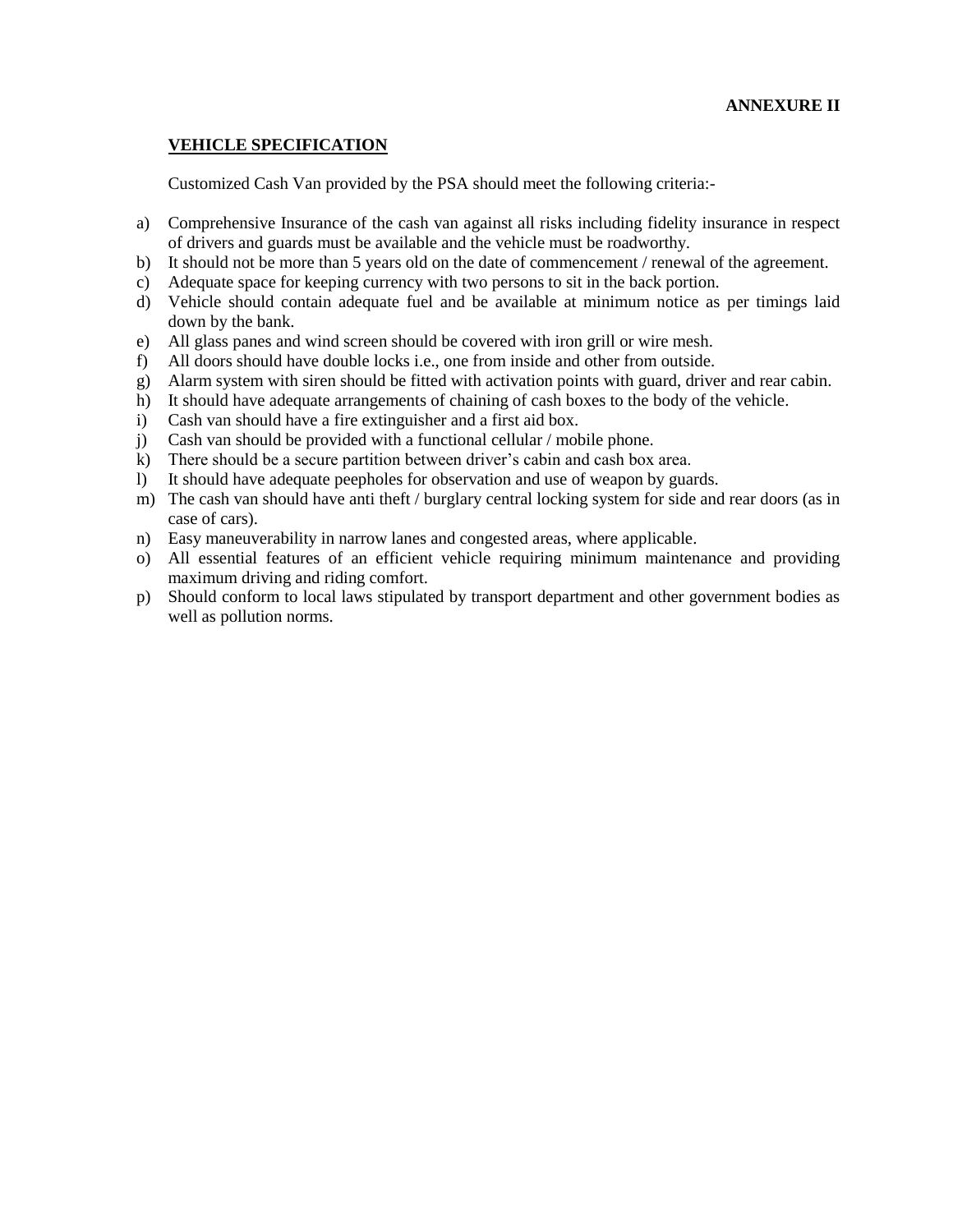#### **MODEL FORMAT OF AGREEMENT FOR HIRING OF CUSTOMISED CASH VANS**

(To be stamped with twice the duty of an Agreement (Agreement + Indemnity)

#### **AGREEMENT**

This agreement is made at \_\_\_\_\_\_\_\_\_\_\_\_\_\_ on the \_\_\_\_\_\_\_\_\_\_\_\_\_ day of \_\_\_\_\_\_\_\_\_\_\_\_\_

#### **BETWEEN**

Baroda Rajasthan Kshetriya Gramin Bank, a body Corporate constituted under the Banking Companies (Acquisition & Transfer of Undertakings) Act, 1970, having its Head Office at 2343,  $2<sup>nd</sup>$  Floor, Vaishali Nagar, Ajmer -305001 and inter-alia, Regional Office at \_\_\_\_\_\_\_\_\_\_\_\_, \_\_\_\_\_\_\_\_\_\_, (hereinafter called the "First Party" which term shall, wherever the context so permits, mean and include its successors and assigns) of the First Part;

#### **AND**

M/s. \_\_\_\_\_\_\_\_\_\_\_\_\_\_\_\_\_\_\_\_\_\_\_\_\_\_\_\_\_\_\_ a Proprietorship concern/Partnership Firm/Private/Public Limited Company/Private Security Agency (PSA) having its Office/Registered Office at \_\_\_\_\_\_\_\_\_\_\_\_\_\_\_\_\_\_\_\_\_\_\_\_\_\_\_\_ (hereinafter referred to as the PSA which expression shall, wherever the context so permits, mean and include its successors and assigns) of the Second Part;

#### **Whereas**

- a) The Bank is engaged in the business of banking and is desirous of strengthening its cash remittance services between its various Branch, Offices as well as its clients;
- b) The PSA is engaged and experienced in the business of assisting Banks and others in such cash remittance and wishes to offer its services to the Bank.

#### **IT IS NOW AGREED BETWEEN THE PARTIES HERETO AS FOLLOWS :**

#### **1. Period of the Agreement**

h) This agreement shall come into effect from \_\_\_\_\_\_\_\_\_\_\_\_\_ and continue to be in force for a period of 6 months upto and inclusive of \_\_\_\_\_\_\_\_\_\_\_\_\_\_\_\_\_\_\_\_\_ or its sooner determination in terms hereof, but can be extended subject to requirement and satisfaction of Bank.

#### **2. The service**

The PSA agrees to provide to the Bank its Customised Cash Vans (CCVs) with drivers and with guard for cash remittance as may be requested and authorized by the Bank to PSA from time to time in the manner and on the terms and conditions hereinafter set out and the Bank agrees, on the basis of the representations and undertakings made by the PSA as stated hereinafter, to avail the service from the PSA. The service of cash vans will be provided for 8 hours daily subject to maximum 200 hrs. per month. The kilometerage per vehicle will be 3000 KM per month on daily cumulative basis. Services provided in excess of these limits will be charged extra as per rates agreed between the Bank and PSA.

#### **3. The PSA's representations, Undertakings and Covenants.**

- 3.1 The PSA represents that it will comply with all legal requirements and obtain such licences, approvals and consents, if any, prescribed/required under any law/rules/regulations, and keep them valid.
- 3.2 The PSA represents that it is adequately equipped, in terms of infrastructure, manpower and expertise to provide the Service and undertakes to provide the service all the time during the period of this agreement.
- 3.3 The PSA agrees that the personnel including its owner(s), director(s), partner(s) employee(s) engaged by the PSA in relation to the Service will be the sole responsibility of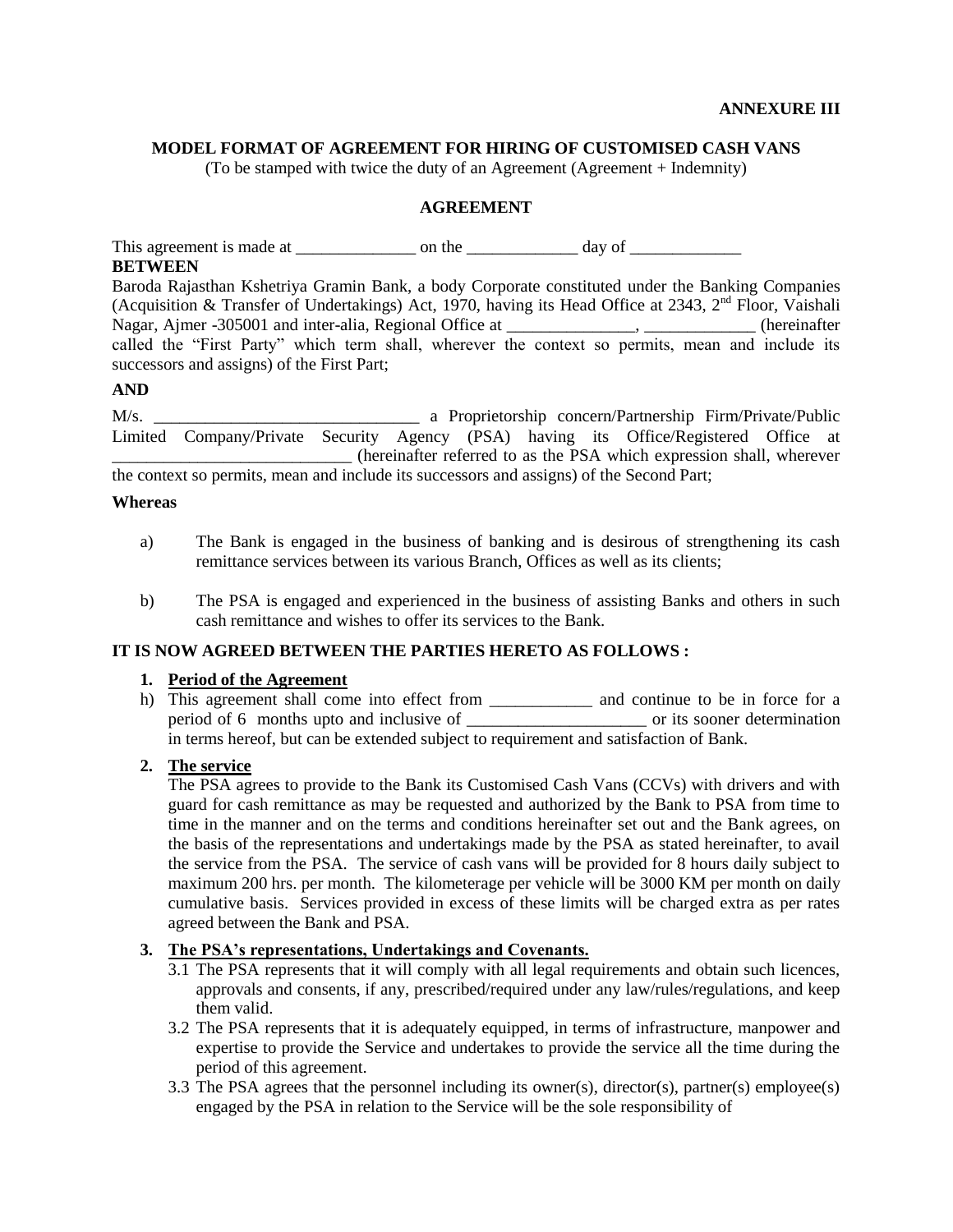the PSA as to their costs and consequences arising out of their engagement or conduct. It is understood that the Bank shall not be liable to pay any remuneration or compensation to the PSA or any of the personnel (including its owner(s), director(s), partner(s), employee(s) and any representative(s) engaged by the PSA in relation to the service except the fee payable to the PSA.

- 3.4 The PSA shall ensure that :
	- i) The CCVs shall be placed at the time and place appointed by the First Party fully equipped and fit to perform duties. Timings and place will be laid down in the approval letter.
	- ii) The driver of the CCV and the guards will be properly verified by the local police. They should carry tamper proof photo identity cards issued by the PSA and wear prescribed uniform. A copy of the police verification report will be provided to the bank in respect of all drivers and guards provided by the PSA.
	- iii) Only the type of vehicle listed as at para 8.1 (i) below shall be provided. There shall be no variation.
	- iv) At no point of time during the prescribed duty hours, drivers and guards will leave their place of duty. The PSA shall arrange to send a relief/substitute wherever the regular driver(s)/guard(s) is (are) absent or on leave. The relief/substitute shall also be a person duly verified by the police.
	- v) The PSA shall provide a "Checking Register" with each CCV site for the purpose of checking carried out by the PSA and First Party authorities.
- 3.5 The PSA shall
	- i) Maintain up-to-date record of all drivers/guards as per Shops &Establishment Act and will discharge all obligations under various Labour Laws viz. EPF Act, ESI Act, Gratuity, Bonus Act, Workmen's Compensation Act, Contract Labour (Regulation & Abolition Act) etc. or under any other State/Union Legislation in respect of drivers/guards engaged by the PSA.
	- ii) Take full responsibility of all acts of commission and/or omissions by their drivers/guards or any injury or mishap caused during the course of transport or during rendering the service and will meet all liabilities arising out of such situations.
	- iii) Change the driver/guard immediately on instructions from the First Party if the performance of a particular driver/guard is not acceptable or found physically/medically unfit and decision of the First Party shall be final in this regard.
	- **iv) Be absolutely responsible for the payment of salary, all other statutory obligations for drivers/guards (or their dependents), on account of salary/wages, bonus, arrears, employment/termination benefit compensation or other claim whatsoever under Workmen's Compensation Act or any other law and the First Party has no connection in relation to such matters.**
	- v) In case of any mishap/injury sustained by the driver/guard of whatsoever nature (Minor/major/fatal including death during the course of their duty) the responsibility of granting compensation, if any, on that count will be that of the PSA and not of the First Party.
	- vi) If for any reason, compensations, costs etc., are paid by the First Party, the same shall be reimbursed by the PSA to First Party without any demur, with interest at the rate 15% p a.
	- vii) In the event of theft, robbery, dacoity or pilferage of the First Party's property or materials, the PSA shall actively assist the First Party for the investigation of the case and if negligence/collusion of drivers/guards is established, such loss due to theft etc. is to be made good by the PSA. PSA agrees to indemnify such loss, irrespective of the fact that such risk might have been insured.
	- viii) In case of any property loss/injury to any one of First Party staff due to negligence of the PSA driver/guard or due to dereliction of duty or in-attentiveness or negligence of the driver/guard, all liabilities arising out of such incident will be fully met by the PSA. PSA agrees to indemnify the loss.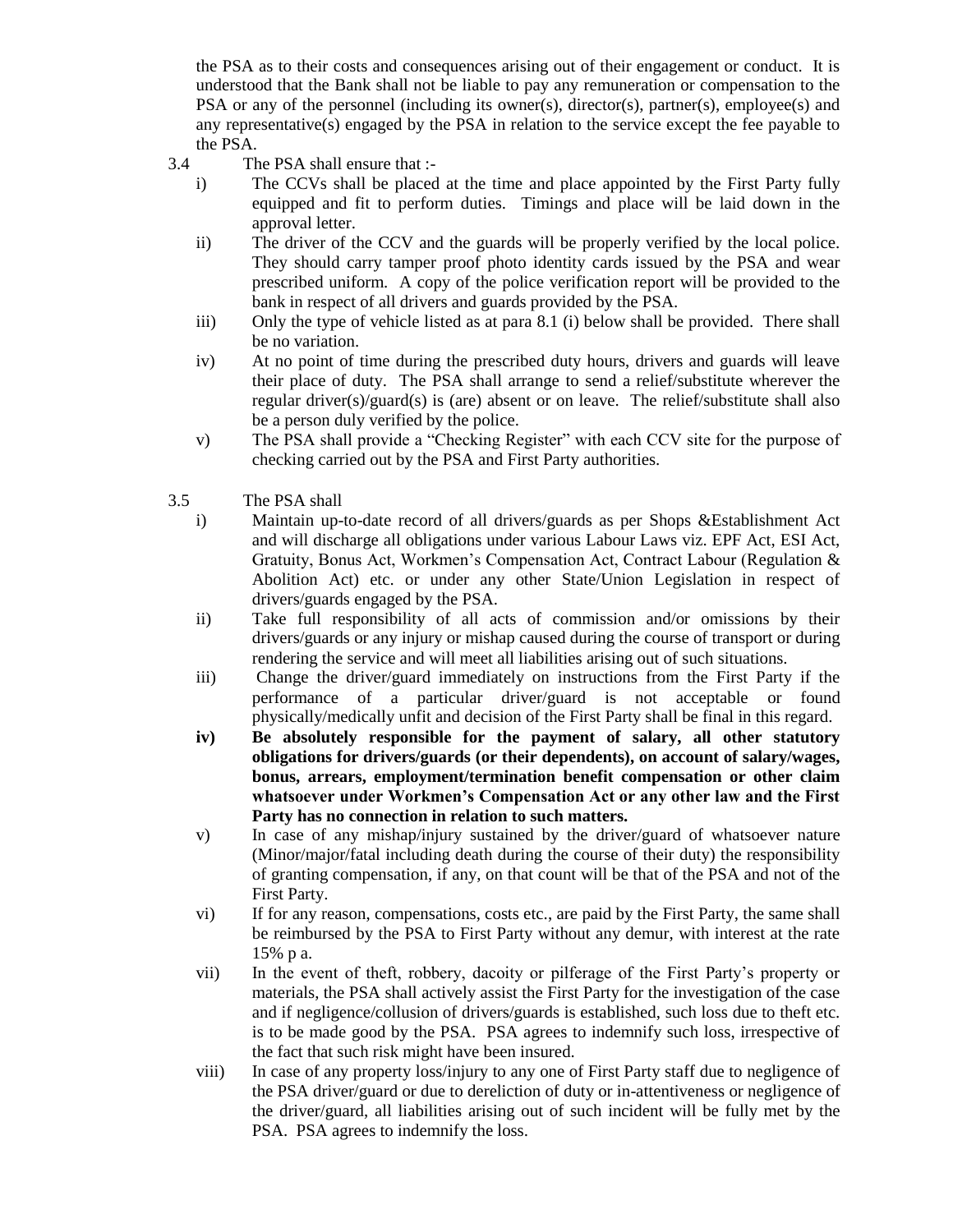- ix) Furnish the names and permanent and local addresses of the drivers and security guards being posted for the above purpose from time to time along with their latest photographs, thump impression and signatures.
- x) Furnish the proof of having paid the wages, provident fund contributions and other legal liabilities to the driver(s) and security guard(s) engaged by them, within one week of the disbursement of wages to them. If proof is not tendered, the First Party may not reimburse the payment due to the PSA.
- 4. CCV provided by the PSA should meet the following criteria :
	- 4.1 Comprehensive insurance of CCV against all risks must be available. Vehicle must be roadworthy.
	- 4.2 It should not be more than 5 years old on the date of commencement/renewal of the agreement.
	- 4.3 Adequate space for keeping currency with two persons with weapons to sit in the back portion.
	- 4.4 Vehicle should contain adequate fuel and be available at minimum notice as per timings laid down by the bank.
	- 4.5 All glass panes and wind screen should be covered with iron grill or wire mesh.
	- 4.6 All doors should have double locks i.e. one from inside and other from outside.
	- 4.7 Alarm system with siren should be fitted with activation points with guard, driver and rear cabin.
	- 4.8 It should have adequate arrangements of chaining of cash boxes to the body of the vehicle.
	- 4.9 Cash Van should have a fire extinguisher and a first aid box.
	- 4.10 Cash Van should be provided with a functional cellular/mobile phone.
	- 4.11 CCV should have a secure partition between driver cabin and cash box area.
	- 4.12 CCV should have adequate portholes for observation and use of weapons by guards.
	- 4.13 CCV should have anti theft/burglary central locking system for side and rear doors (as in case of cars).
	- 4.14 Easy maneuverability in narrow lanes and congested areas, where applicable.
	- 4.15 All essential features of an efficient vehicle requiring minimum maintenance and providing maximum driving and riding comfort.
	- 4.16 Should conform to local laws stipulated by transport department and other government bodies as well as pollution norms.

#### **5. Relationship**

It is agreed and understood by the parties that neither the PSA nor any employee of the personnel engaged by the PSA for the purpose of the service (including its owner(s), director(s), partner(s), employee(s) and representative(s) shall have employee employer relationship with the Bank.

#### **6. The PSA's Indemnity and Assurance**

- 6.1 The PSA hereby expressly agrees to indemnify the Bank and keep the Bank indemnified against all loss, liability or obligation arising out of its conduct or that of any of the personnel including its owner(s), director(s), partner(s), employee(s) and representative(s) in connection with the service and this agreement.
- 6.2 The PSA further agrees to provide an interest free Security Deposit equivalent to one month's charges per cash van. Their deposit shall be returned on termination of this agreement.
- 6.3 The PSA shall take and service the policy of fidelity insurance in respect of drivers and guards provided and comprehensive/ $3<sup>rd</sup>$  party insurance for CCV as its own cost and furnish a copy to the Bank.
- **7. In case on any day/during any period the PSA fails to provide CCV or the guard, the bank will remit the cash under own arrangements, and double the pro rata charges will be debited from PSA's bill every month.**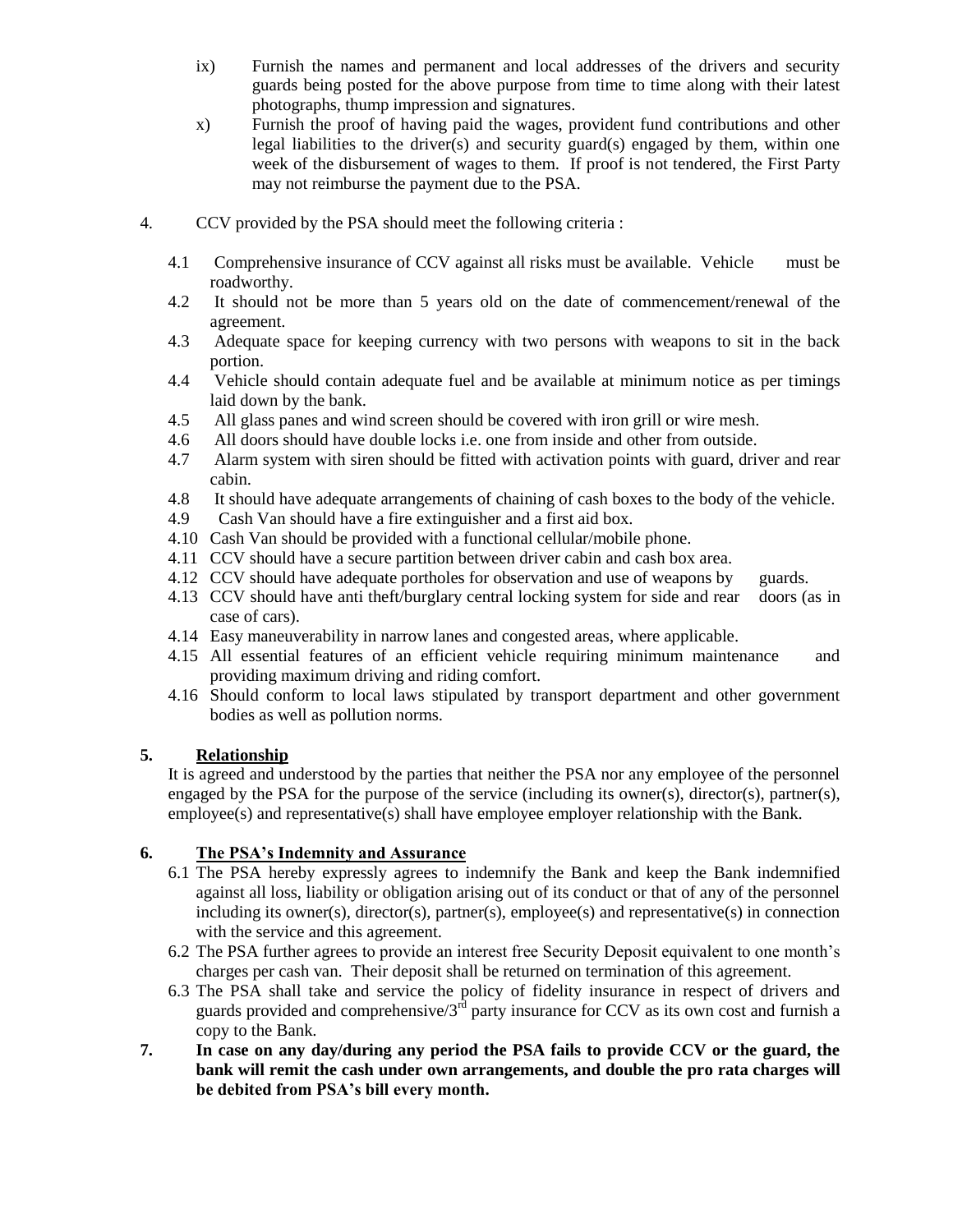#### **8. The Bank's Covenants**

- 8.1 The Bank shall in consideration of the services, pay to the PSA charges through NEFT/RTGS on monthly basis as indicated below.
	- i) Type of Vehicle
		- Small cash van based on Tata 207 or equivalent like Bolero and Marshall Jeep etc.
		- Large cash van based on Tata 407 or equivalent.
	- ii) Number of vehicles
	- iii) Meterage to be covered per month\_\_\_\_\_\_\_\_\_\_\_\_ KM
- 8.2 Charges to be paid would be Rs. \_\_\_\_\_\_\_\_\_\_\_\_\_\_\_\_\_ per month upto **\_\_\_\_\_\_\_\_\_\_\_\_** KM duty per month. Additional charges will be @ Rs. per K.M. The duty hours would be 200 hours per month on cumulative basis. Additional charges for duty hours beyond 200 hrs. would be @ Rs.\_\_\_\_\_\_\_\_\_\_ per hour.
- 8.3 The charges payable are all inclusive and no other expenses would be reimbursed to the PSA. Rates include all taxes, levies, cell phone charges, fuel charges, insurance premium, salaries/wages etc. to be paid to the Govt. or any other bodies or drivers or guards provided with CCV.
- 8.4 The Bank shall not be liable to pay to the PSA any amount (whether by way of compensation, remuneration, reimbursement or otherwise) other than the fee as aforesaid, in relation to the service.
- 8.5 The distance will be calculated from Nodal Branch office/Currency Chest or the Initial Reporting Point to place of work only. Distance covered from PSA's depot or overnight parking place to the Initial reporting Point will not be included. Similarly, any meterage spent for repairs etc. or any other work not assigned by the Controlling/Designated Officer of the Bank will be EXCLUDED. A proper log book will be maintained for each CCV. Each page will be initialed by the driver of the PSA and designated officer of BO DAILY. Monthly summary will be signed by the Branch Incumbent and Authorised Officer of the PSA and presented to the Paying authority along with the Monthly Bill.
- 8.6 No extra meterage or additional working hours (i.e. beyond 200 hrs. per month) is permitted except with the prior and written sanction of the Branch Incumbent. Delays on account of breakdowns due to external events such as accidents, road blocks, unusual traffic jams or work assigned by the vendor will be EXCLUDED while working out the total hours done. Time of reporting and time of dispersal will be recorded daily and initialed by the Designated Official of the BO for cash remittance.
- 8.7 Payment will be made by the Bank within 7 working days of the presentation of the Bill. There will be no enhancement in rates/charges during the validity period of the present agreement. No other charges shall be payable to the PSA, except the agreed amount.

#### **9. Non Exclusive Agreement**

It is expressly agreed and understood between the parties hereto that this agreement is on non exclusive basis and the PSA does not have any exclusive right to provide the said services set out herein to the Bank and that the Bank is free to engage as many companies/firms, whether similar or otherwise, to provide such services and enter into agreements with any other person, Firm, Company, Organisation, as may be deemed fit by the Bank. The PSA shall also be at liberty to secure assignments from any other body Corporate or Bank.

#### 10. **Publicity**

The PSA, its employees, representatives etc. shall not use the name, trademark and/or logo of the bank in any sales or marketing publication or advertisement or in any other manner.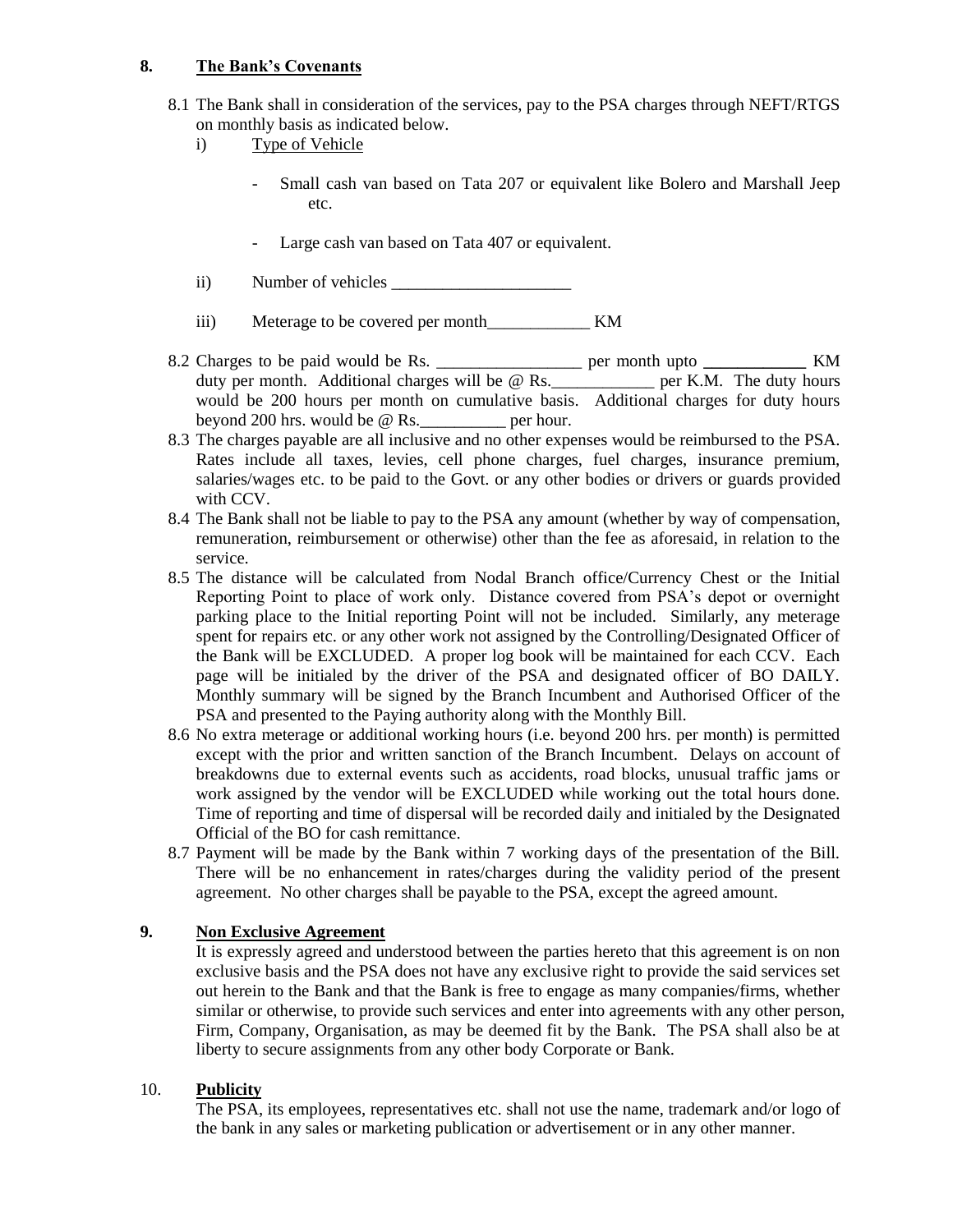#### **11. Miscellaneous**

- 11.1 The Bank may amend this agreement by giving a notice of one month of such amendment to the PSA, on the address first stated above.
- 11.2 The Bank shall have a right to terminate this agreement any time without assigning any reason whatsoever. On such termination, the First Party will have right to get service from other Agencies or make such alternate arrangements, as it deem fit, without any let or hindrance and if termination is caused due to any default or non-performance or unsatisfactory performance of PSA. PSA shall be liable to pay damages being the extra cost to be incurred by the First Party. PSA shall reimburse the amount claimed by the First Party immediately after demand.
- 11.3 This agreement shall stand terminated in the event of :
- i) Any of the PSA representations and undertakings being or becoming incorrect or untrue.
- ii) Breach by the PSA to observe any of the terms and conditions contained herein or under any of the letters of request and authorization issued by the Bank in pursuance hereof or under any other agreement entered by the PSA or any of its personnel (including its owner(s), director(s), partner(s), employee(s) and representative(s) and
- iii) Insolvency or bankruptcy of the PSA or any of its personnel including its owner(s), director(s), partner(s), employee(s) and representative(s).
- 11.4 The PSA shall not assign the rights or obligations hereunder, unless permitted by the Bank.
- 11.5 The Bank may assign its rights and obligations hereunder in its sole discretion.
- 11.6 i)Any notice , demand or other communication required or permitted to be given or made hereunder shall be in writing and shall be well and sufficiently given or make if sent by registered A D at the address and to the authorized person at following address :

Name & Address of PSA Name & Address of Bank

 --------------------------- ---------------------------------- ------------------ ---------------------------------

 ii) This Agreement shall be governed by and shall be construed in accordance with Indian Laws. Any legal action or proceeding out of this Agreement shall be brought under the jurisdiction of the courts and tribunals of --------------------------

IN WITNESS WHEREOF the parties hereto have executed these presents the day and year first hereinabove written.

#### **For the Bank**

#### **For the PSA**

For Baroda Rajasthan Kshetriya Gramin Bank

For  $\&$  on behalf of M/s.  $\_\_\_\_\_\_\_\_\_\_\_\_\_\_\_\_$ 

(Second Party)

(First Party)

Name Designation Date

Name Designation Date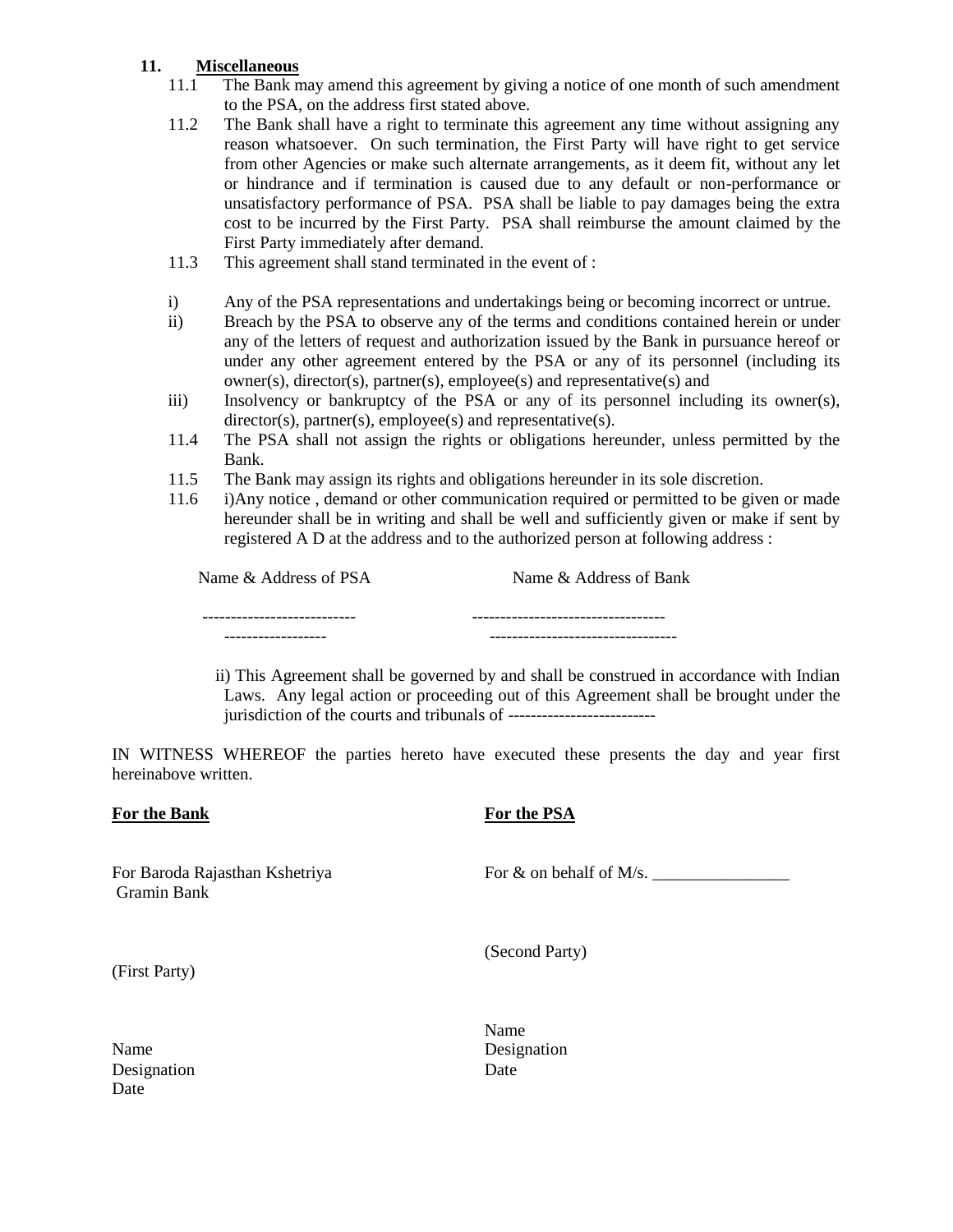#### **OTHER TERMS & CONDITIONS**

#### **A) The PSA to ensure the following :-**

- a) The identity of the driver of the Customized Cash Van and the guard should be properly verified by the local police. They should carry tamper proof photo identity cards issued by the PSA and wear prescribed uniform. A copy of the police verification report will be provided to the Bank in respect of all drivers and guards, provided by the PSA.
- b) At no point of time during prescribed duty hours, drivers and guard will leave their place of duty. The PSA will arrange to send a relief/substitute wherever the regular driver(s)/guard(s) is (are) absent or on leave. The relief/substitute shall also be personnel, duly verified by the police.
- c) The PSA to change driver /guard immediately on instruction from Bank if the performance of a particular driver/guard is not acceptable or found physically or medically unfit.
- d) The PSA should maintain utmost secrecy regarding movement of their vehicle and treasure.

#### **B) The PSA shall** ;

- a) Maintain up-to-date records of all driver/guard as per Shops & Establishment Act and will discharge all obligations under various Labour Laws viz. EPF Act, ESI Act, Gratuity, Bonus Act, Workmen's Compensation Act, Contract Labour (Regulation & Abolition) Act etc. or under any other State/Union Legislation in respect of drivers/guards engaged by the PSA.
- b) Take full responsibility of all acts of commission and/or omissions by their drivers/guards or any injury or mishap caused during the course of transport or during rendering the service and will meet all liabilities arising out of such situations.
- c) Be absolutely responsible for the payment of salary, all other statutory obligations for drivers/guards or their dependents, on account of salary, wages, bonus, arrears, employment/termination benefit compensation or other claim whatsoever under Workmen's Compensation Act or any other law and the Bank will have no connection in relation to such matters.
- d) In case of any mishap /injury sustained by the driver/guard of whatsoever nature (minor/major/fatal including death during the course of their duty) the responsibility of granting compensation, if any, on that count will be that of the PSA and not of the Bank.
- e) If for any reason, compensations, costs etc. are paid by the Bank, the same shall be reimbursed by the PSA to the Bank without any demur, with interest at the rate as applicable.
- f) Furnish the names and permanent and local addresses of the drivers and security guards being posted from time to time along with their latest photographs, thumb impression and signatures.
- g) Furnish proof of having paid the wages, provident fund contributions and other legal liabilities to the driver(s) and security guard(s) engaged by them, within one week of the disbursement of wages to them and payment of dues to PSA would be released on submission of such proof.

#### **8) The PSA`s Indemnity and Assurance :-**

- 1) The PSA should comply with all legal requirements and obtain such licenses, approvals and consents, if any prescribed/required under any law/ rules/regulations, and keep them valid.
- 2) The Bank will not be liable to pay any remuneration or compensation to the PSA or any of the personnel (including its owner(s), director(s), partner(s), employee(s) and any representative(s) engaged by the PSA in relation to the service except the fee payable to the PSA.
- 3) The PSA to indemnify against all losses, liability or obligation arising out of its conduct or that of any of the personnel including its owner(s), director(s), partner(s), employee(s) and representative(s) in connection with the service and this agreement.
- 4) The PSA to provide the interest free security deposit/Bank guarantee equivalent to one month's charges per cash van. This will be returned on termination of the agreement.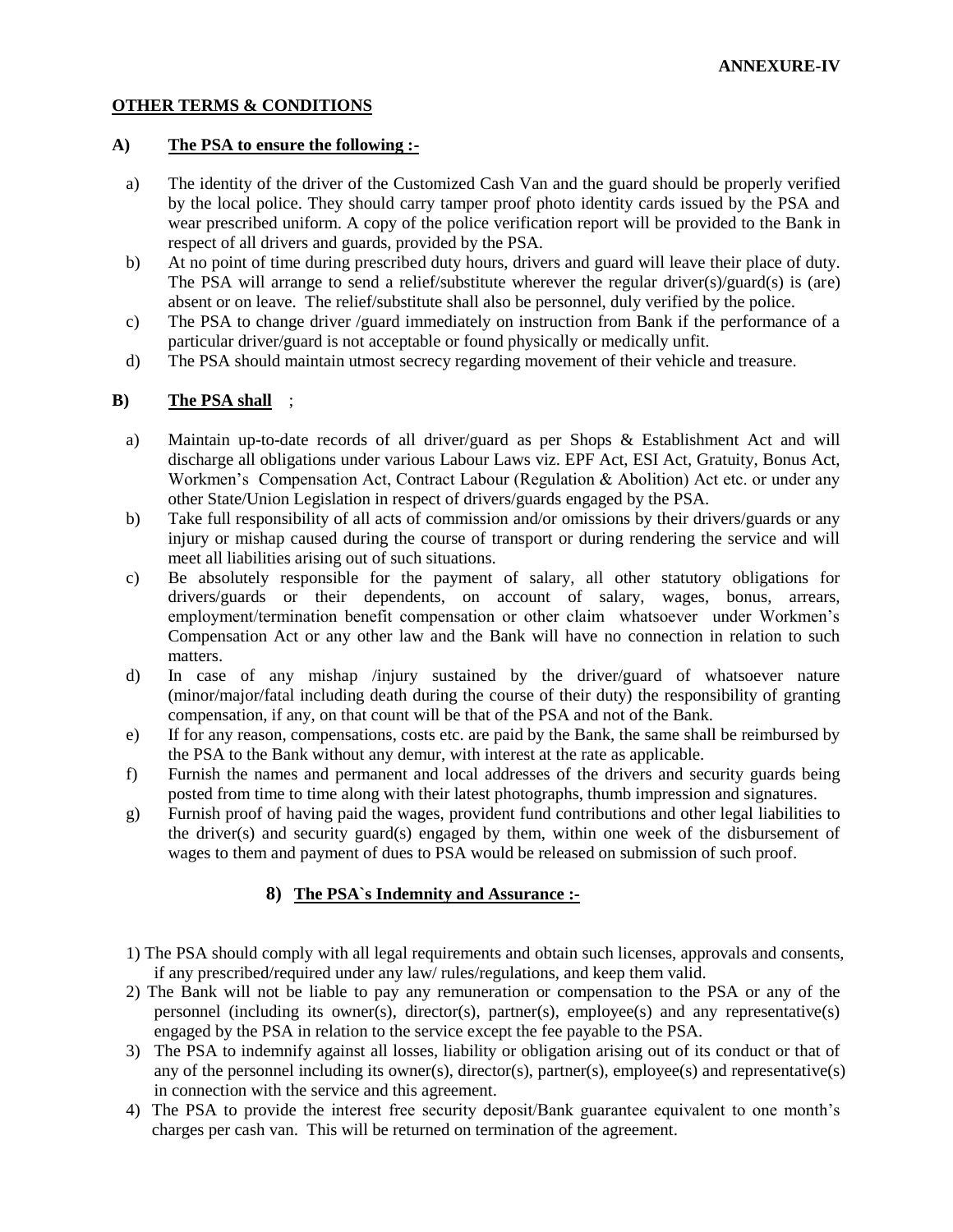- 5) The PSA shall take and service the policy of fidelity insurance in respect of drivers and guards provided and comprehensive 3<sup>rd</sup> party insurance for Customized Cash Van at its own cost and furnish a copy to the Bank.
- 6) In case on any day during any period PSA fails to provide Customized Cash Van or guard the Bank will remit the cash under own arrangements, and double the pro rata charges will be debited from PSA`s bill every month.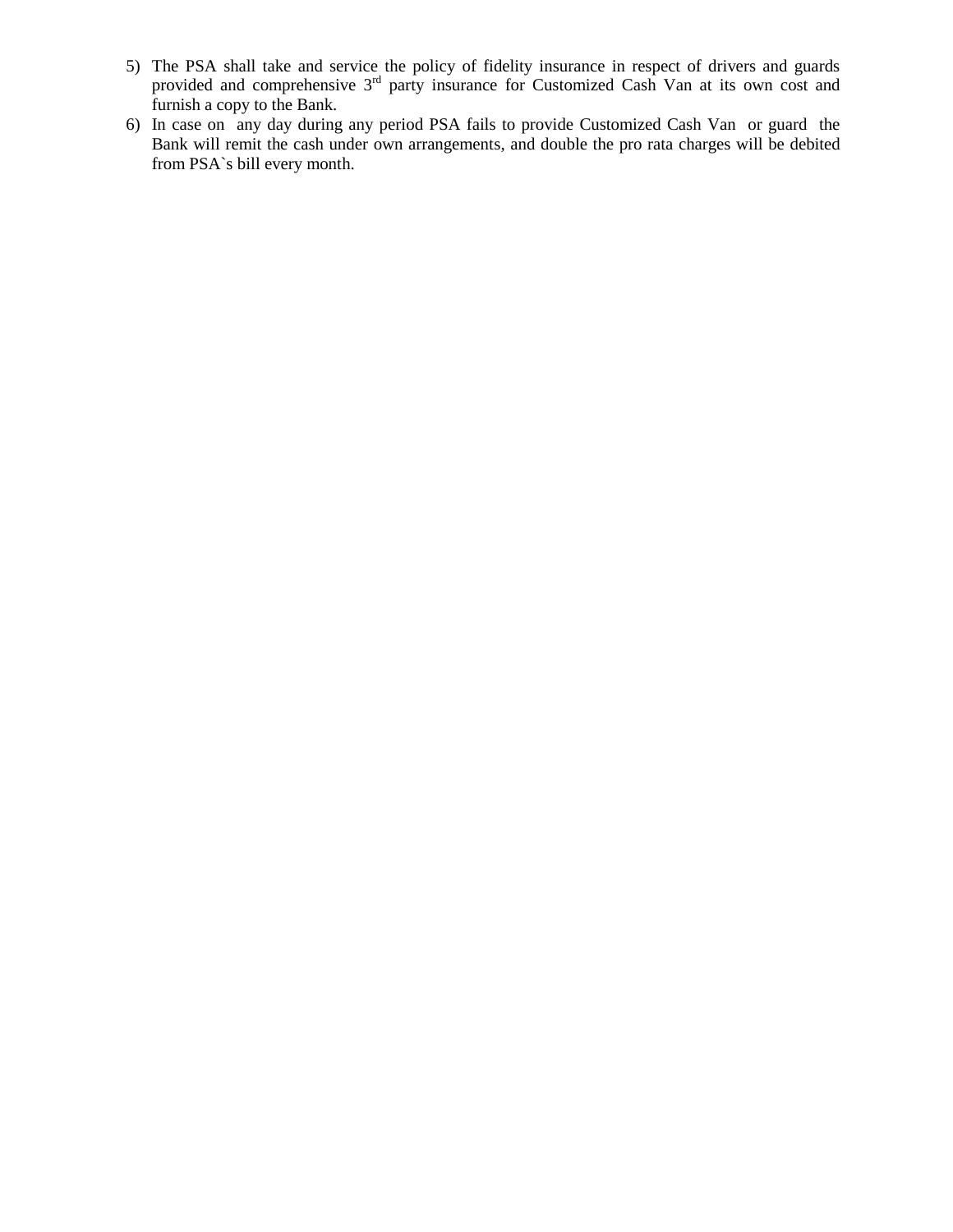### **To be submitted in sealed envelope super scribed as "TECHNICAL BID" APPLICATION FOR HIRING OF CASH VANS**

| <b>1. NAME OF THE FIRM:</b>                                                        |                                      |           |           |
|------------------------------------------------------------------------------------|--------------------------------------|-----------|-----------|
| 2. ADDRESS OF THE FIRM<br><b>WITH MOBILE &amp;</b><br><b>LANDLINE PH. NO.</b>      |                                      |           |           |
| 3. PAN NO.                                                                         |                                      |           |           |
| <b>4. GST REGISTRATION NO.</b>                                                     |                                      |           |           |
| <b>5. LOCATION OF GARAGE</b>                                                       |                                      |           |           |
| <b>6. NAME &amp; TELEPHONE NO. OF</b><br><b>PROPRIETOR</b>                         |                                      |           |           |
| 7. NO. OF VEHICLE YOU WISH TO<br><b>OFFER</b>                                      |                                      |           |           |
| 8. Details of Demand Draft of Offer<br>Documents cost Rs.2000/-                    | D.D.No.<br>Date:<br><b>Bank Name</b> |           |           |
| 9. Details of vehicles being offered<br>Type & Make:                               | Vehicle-1                            | Vehicle-2 | Vehicle-3 |
| <b>Year of Mfg:</b>                                                                |                                      |           |           |
| <b>Year of Registration:</b>                                                       |                                      |           |           |
| <b>Registration no. of Vehicle:</b>                                                |                                      |           |           |
| <b>Type of fuel:</b>                                                               |                                      |           |           |
| <b>Total Kms run:</b>                                                              |                                      |           |           |
| <b>10 TOTAL INTERNAL USABLE AREA</b><br>OF THE VEHICLE (Length x Width in<br>feet) |                                      |           |           |
| <b>11. WHETHER OFFERED VEHICLE</b>                                                 |                                      |           |           |
| <b>HAVE MET WITH ANY ACCIDENT OR</b>                                               |                                      |           |           |
| ANY LITIGATION/ARBITRATION                                                         |                                      |           |           |
| <b>CASES EXISTING (If yes please mention)</b><br><b>12. NO. OF VEHICLES OWNED</b>  | <b>TYPE</b>                          | REG. NO.  |           |
| <b>BY/ATTACHED TO AGENCY</b>                                                       | <b>Year of</b><br><b>Manufacture</b> |           |           |
|                                                                                    | 1.<br>2.<br>3.<br>4.                 |           |           |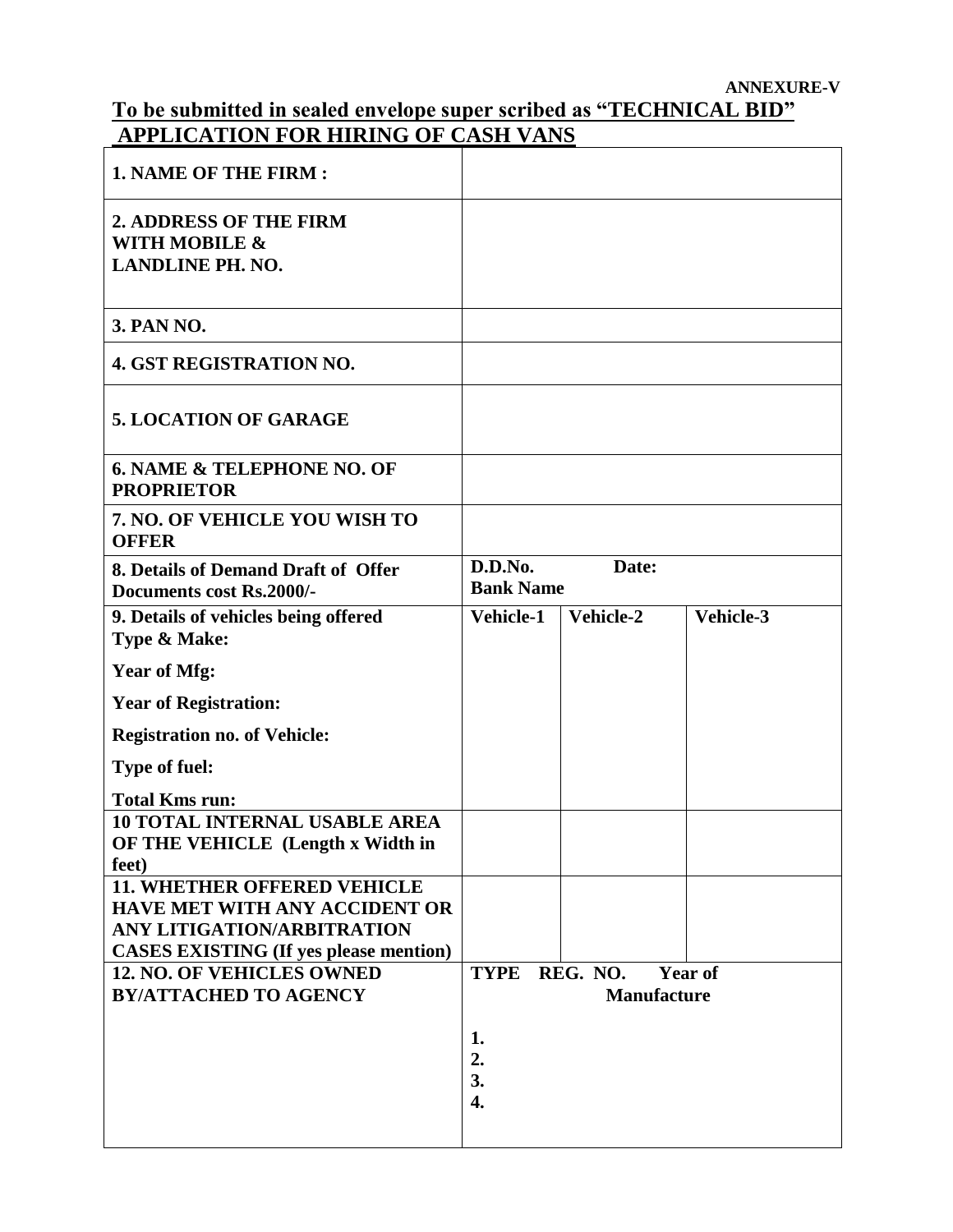| <b>13. NO. OF YEARS OF EXPERIENCE</b>    |                                   |
|------------------------------------------|-----------------------------------|
| (Please attach necessary proof)          |                                   |
| <b>14. NAME OF BANK/PSU/ TO WHICH</b>    |                                   |
| <b>CASH-VAN SERVICES HAS BEEN</b>        |                                   |
| <b>RENDERED IN THE PAST THREE</b>        |                                   |
| <b>YEARS</b>                             |                                   |
| <b>15. NAME OF THE BANK/PSU/GOV</b>      | <b>NAME OF BANK/PSU/GOV. ORG.</b> |
| <b>AGENCIES WHERE</b>                    |                                   |
| <b>ENLISTED/REGISTERED</b>               | 2.                                |
| (Pl. enclose documentary proof)          | 3.                                |
|                                          | 4.                                |
| 16. Whether the terms & conditions and   |                                   |
| the agreement format attached with offer |                                   |
| document is accepted in full             |                                   |
|                                          |                                   |
|                                          |                                   |

## **D E C L A R A T I O N**

- 1. All the information furnished by me / us here above is correct to the best of my knowledge and belief.
- 2. I / we have no objection if enquiries are made about the information provided in the application form / accompanying sheets / annexures.
- 3. The undersigned understands and agrees that any further relevant information may be requested and agrees to furnish any such information at the request of the Bank.
- 4. I / We agree that the decision of **BARODA Rajasthan Kshetriya GRAMIN BANK** in selection will be final and binding to me / us.

Place: SIGNATURE Date: NAME & DESIGNATION SEAL/STAMP OF OFFERER